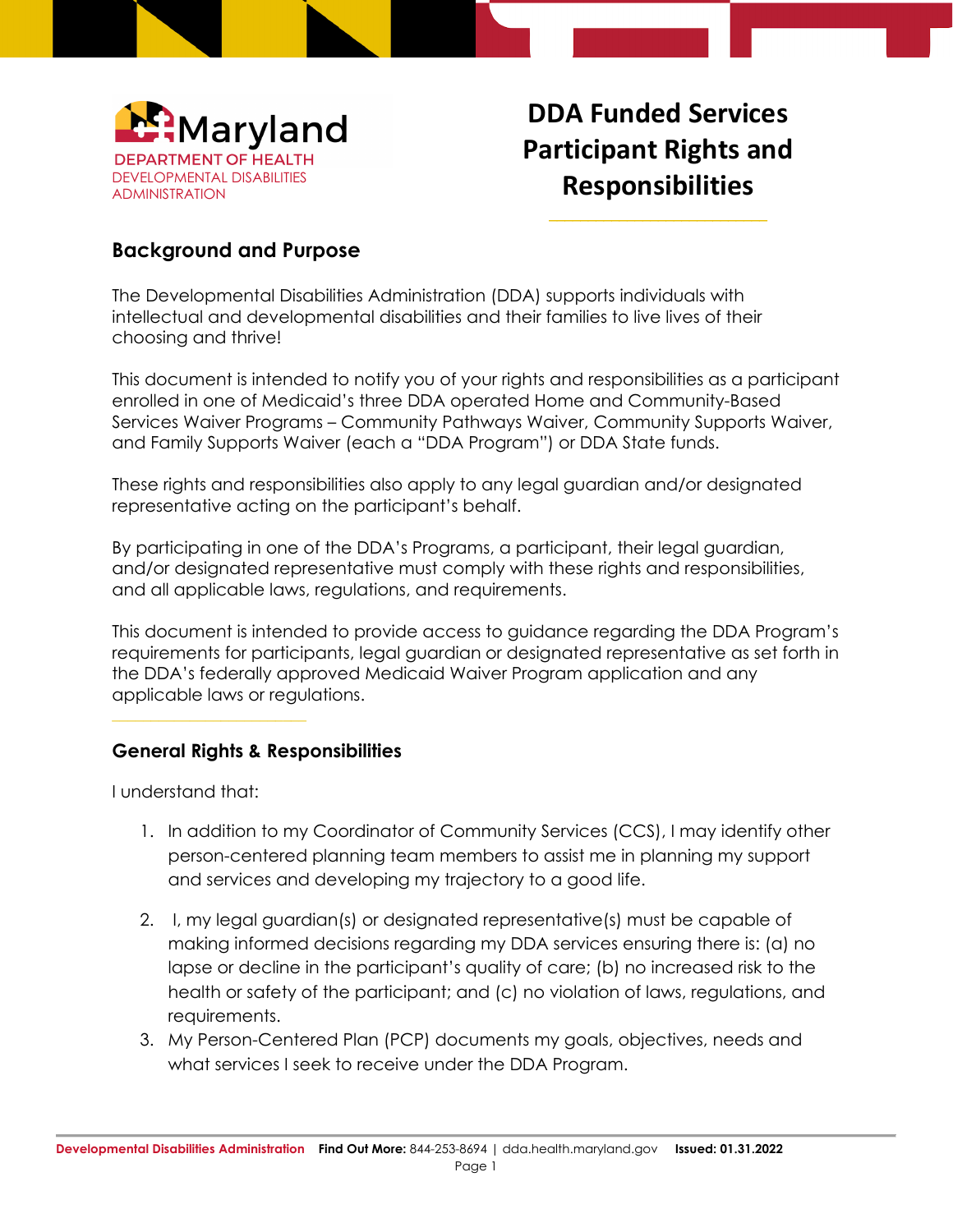- 4. I must work with my CCS and PCP team to develop and submit my PCP and if applicable, Self-Directed Services (SDS) Budget Sheet (for SDS only) on at least an annual basis or more frequently if my needs change.
- 5. My PCP and if applicable, SDS Budget Sheet must be reviewed and approved by the DDA.
- 6. My PCP and if applicable, SDS Budget Sheet must be current and effective at all times during my participation in the DDA Program.
- 7. If my PCP or as applicable, SDS Budget Sheet expires at the end of my personcentered plan year without any subsequent update, then I may not receive services or goods funded by the DDA Program unless a new PCP and if applicable, SDS Budget Sheet are reviewed and approved by the DDA.
- 8. All payments of any goods and services I receive funded by the DDA will be made through PCIS2 or LTSS*Maryland* for traditional services or by the Fiscal Management Services (FMS) provider if I choose to self-direct.
- 9. All employees, vendors, and providers I choose to receive support and services must meet applicable employee qualifications and license and certification (as applicable) requirements in order to provide the services they have agreed to in my PCP.
- 10. If I believe I need additional or different services than was allocated in my approved PCP and if applicable approved SDS Budget Sheet before the end of my person-centered plan year, then I will contact my CCS to assist me in submitting my request to the DDA.
- 11. I must initially and continuously meet all DDA Program eligibility requirements. For [Waiver eligibility,](https://dda.health.maryland.gov/Pages/DDA_Waiver_Application_Process.aspx) this includes submitting annual or updated financial statements and documentation, completing an annual person-centered plan, and being recertified to meet the medical level of care.

#### **General Rights & Responsibilities – Quality Assurance**

DDA's service requirements are designed for ensuring that the participant actually receives the services authorized in their PCP and the participant's health and safety.

I understand that:

- 1. I must permit my CCS to conduct monitoring visits, including in-person and/or electronic/video monitoring, to ensure implementation of my PCP and that my health and safety needs are being met.
- 2. I must immediately notify my CCS of any changes in my health or safety needs or emergencies, which may require a change in the type or amount of services in my PCP and if applicable, SDS Budget Sheet.
- 3. I must report incidents to my CCS as required by the DDA and set forth in applicable laws, regulations, and policies, including, but not limited to, the [DDA's](https://dda.health.maryland.gov/Pages/policies.aspx)  [Policy on Reportable Incidents and Investigations \(PORII\).](https://dda.health.maryland.gov/Pages/policies.aspx)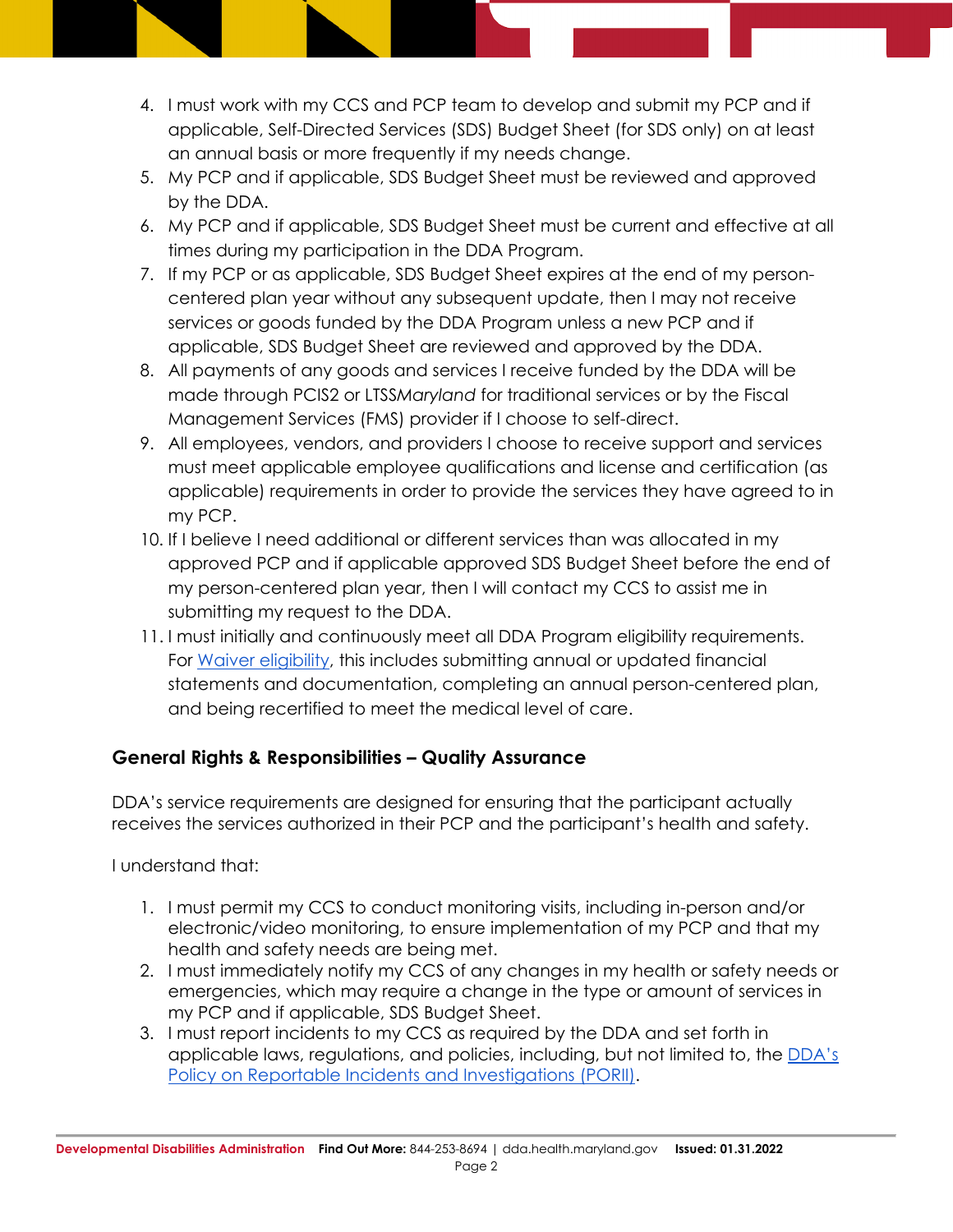- 4. I must permit the DDA or other Maryland Department of Health staff to perform any home or community visits, at a reasonable time, to conduct any required compliance reviews and satisfaction surveys.
- 5. If I am admitted to a hospital, I can receive Community Development Services, Day Habilitation, Supported Living, and/or Personal Supports services from my direct support staff during my stay at the hospital if authorized in my PCP as set forth in applicable laws, regulations, and policies.
- 6. I must address and correct all health and safety and program requirement issues as identified by the DDA and according to applicable laws, regulations and policies.

### **Self-Directed Services - Rights and Responsibilities – Budget Authority**

#### **DDA policies, regulations, and Appendix E-1, Section g. of the DDA operated Medicaid Waiver Program applications identifies the services for which I have budget authority.**

If I have budget authority (e.g., control over my DDA self-directed budget allocation) for a given DDA Waiver Program service, then I understand that:

- 1. I choose how my budget is spent based upon the services and funding approved by the DDA in my PCP and SDS Budget Sheet, including:
	- (a) Moving my funds among approved DDA services in my PCP and SDS Budget Sheet to address my changing needs;
	- (b) Determining the amount paid for services in accordance with funding authorized by DDA in my SDS Budget Sheet and reasonable and customary standards required by the DDA;
	- (c) Hiring employees, vendors, and providers of goods and services, so long as they meet qualifications as confirmed by the FMS provider;
	- (d) Changing who provides the goods and services, so long as the employee, vendor, and provider meets applicable qualifications as confirmed by the FMS provider;
	- (e) Scheduling the provision of services (i.e., the time-of-day services are to be provided);
	- (f) Specifying any additional qualifications for employees, vendors, and providers of services, beyond the minimum qualifications required by the DDA; and
	- (g) Reviewing and approving employees, vendors, and providers invoices or timesheets for actual services rendered and to prevent [Medicaid](https://dda.health.maryland.gov/Documents/Self-Directed%20Services%20Guidance,%20Forms,%20and,%20Webinars/DDA%20Self%20Directed%20Services%20Handbook%20Final%20Feb%2010%202021.pdf)  [Fraud.](https://dda.health.maryland.gov/Documents/Self-Directed%20Services%20Guidance,%20Forms,%20and,%20Webinars/DDA%20Self%20Directed%20Services%20Handbook%20Final%20Feb%2010%202021.pdf)
- 2. All expenditure of funds must be in accordance with my PCP and SDS Budget Sheet and all program requirements.
- 3. I cannot exceed the amount(s) allocated in my Self-Directed Budget Sheet during my PCP year.
- 4. My SDS Budget Sheet must include all costs for employee wages, taxes, worker's compensation, insurance fees, and any legally required paid leave.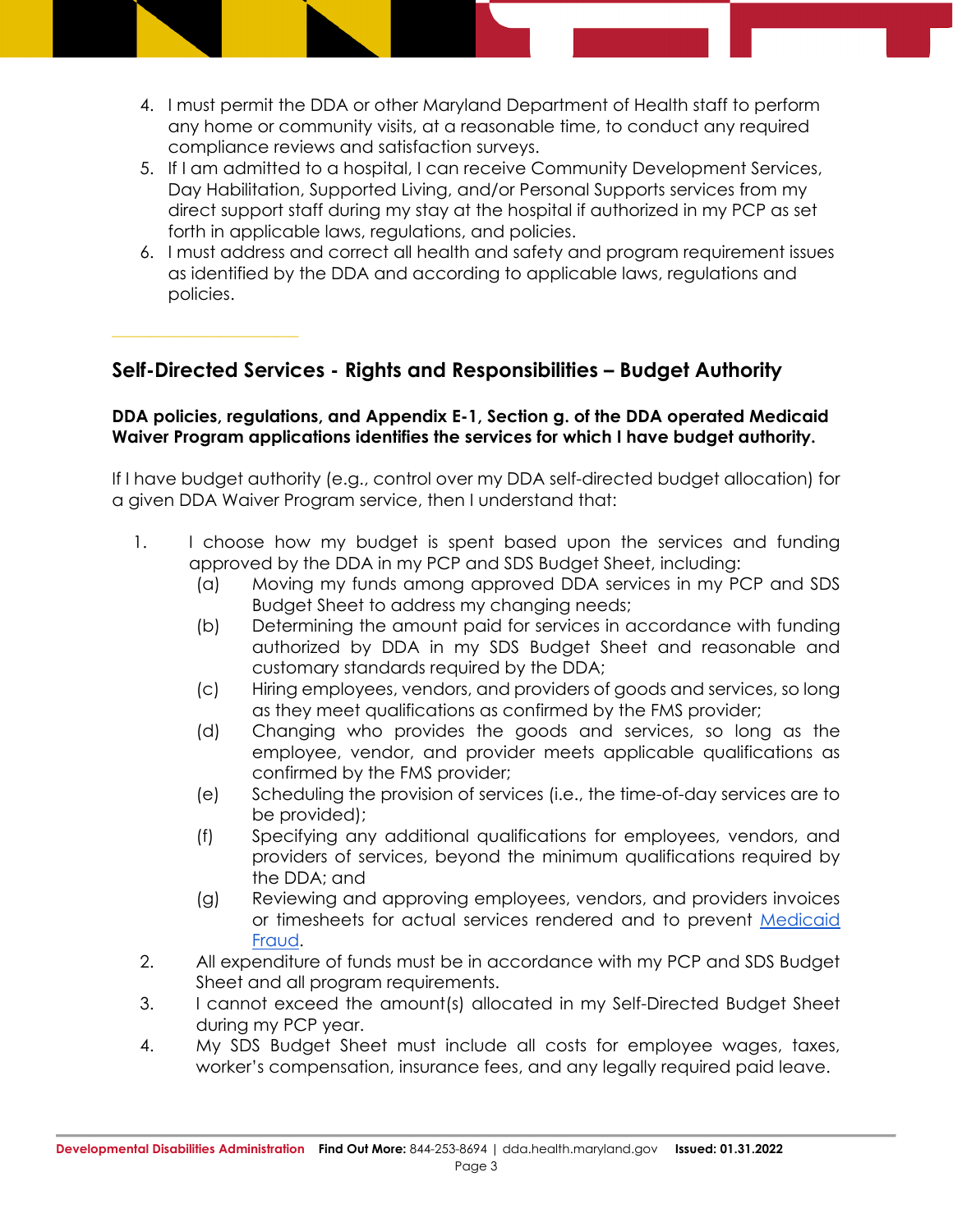- 5. I must comply with all requirements to keep accurate records, promptly complete payroll, verify accuracy of timesheets and invoices, sign timecards, and complete tax documents.
- 6. I must submit required documentation to support a timesheet claim for payment to the FMS provider, including, but not limited to, timesheets and invoices that I have verified as true and correct.
- 7. I may only submit claims for payment for goods and services authorized by the DDA in my PCP and SDS Budget Sheet that were actually provided to me.
- 8. The DDA, the Maryland Medicaid Program, or any other State agencies responsible for ensuring taxpayer funds are only spent as authorized have the right to review all records that either I and the FMS provider have maintained, demonstrating the DDA Waiver Program funding requested and the services or goods I have actually received.

## **Self-Directed Services - Rights and Responsibilities – Employer Authority**

Appendix E-1, Section g. of the DDA Waiver Program application designates for the services which I have employer authority.

If I have employer authority for a given DDA Waiver Program service, then I understand that:

- 1. I am the employer of record and responsible for compliance with applicable employment laws.
- 2. As the employer of record, I have decision-making authority over individual direct support staff who I hire to provide my DDA Waiver Program services, in accordance with applicable employment laws and DDA Waiver Program requirements, including:
	- (a) Recruiting and selecting staff for employment;
	- (b) Hiring, managing, and terminating staff from my employment;
	- (c) Verifying staff qualifications, including obtaining a criminal history and/or background investigation, provided that the FMS provider must confirm independently that the potential staff person meets minimum qualifications to receive funding for services from the DDA Waiver Program;
	- (d) Determine staff's duties in accordance with the DDA Waiver Program's requirements for the service;
	- (e) Determine staff wages and benefits, subject to funding approved by the DDA in the SDS Budget Sheet and any other DDA requirements;
	- (f) Schedule staff;
	- (g) Orient and instruct staff in their duties;
	- (h) Supervise staff;
	- (i) Evaluate staff performance; and
	- (j) Verify time worked by staff and approve time sheets.
- 3. I am responsible for submitting claims for payment, in accordance with my budget authority as described above, on behalf of my staff to the FMS provider, and my failure to do so may result in my staff not being paid by the DDA Waiver Program.